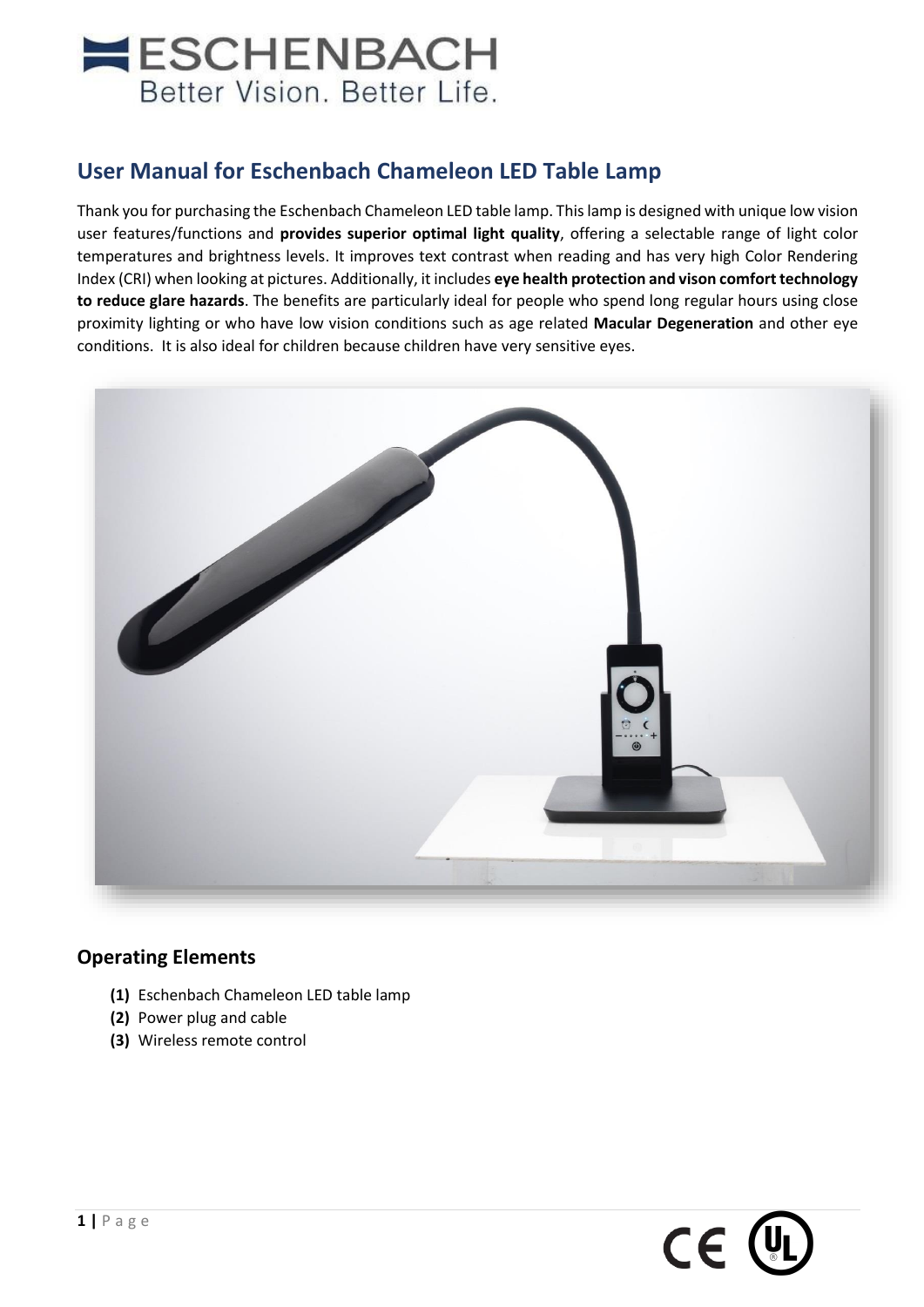

## **Control Panel Buttons and Features**



## **Control Panel Buttons**

|   | Touch button for switching power ON / OFF                                         |
|---|-----------------------------------------------------------------------------------|
|   | Power button OFF = green LED ON, Power button ON = green LED OFF                  |
| 2 | Touch button for increasing color temperature (CCT) of lamp light output          |
|   | C1 = 2700°K, C2 = 4300°K, C3 = 5500°K, C4 = 6500°K, C5 = 7200°K (degrees Kelvin)  |
| € | Touch button for decreasing color temperature (CCT) of lamp light output          |
|   | C5 = 7200°K, C4 = 6500°K, C3 = 5500°K, C2 = 4300°K, C1 = 2700°K (degrees Kelvins) |
| Ø | Touch button for increasing / decreasing brightness of lamp light output          |
|   | $B1 = 20\%$ , $B2 = 40\%$ , $B3 = 60\%$ , $B4 = 80\%$ , $B5 = 100\%$ (brightness) |
| 6 | Touch button for alarm clock                                                      |
|   | $A1$ = Blue LED ON when alarm ON                                                  |
| 6 | Touch button for night light                                                      |
|   | $N1$ = Blue LED ON when night light ON                                            |

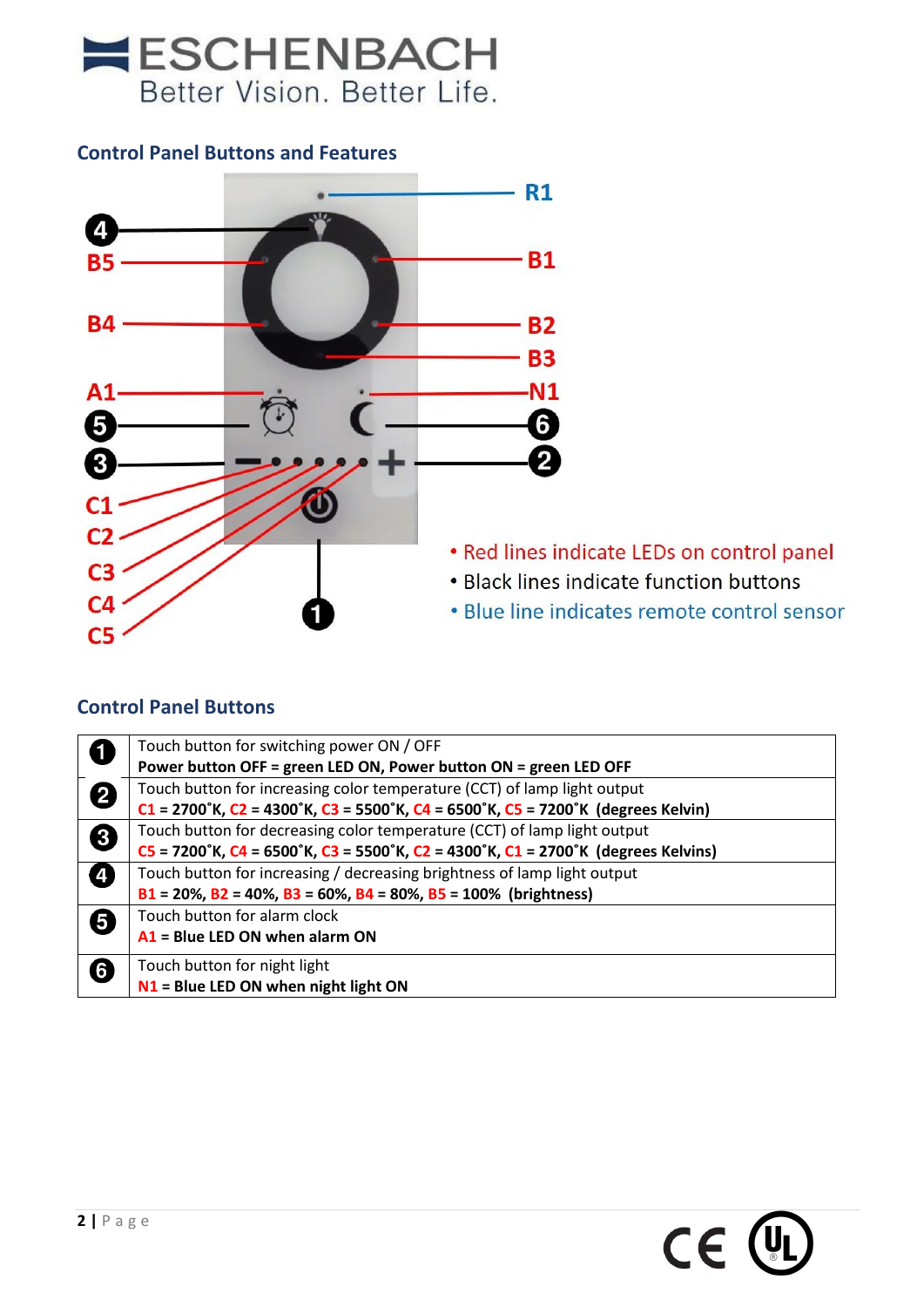

### **Starting up**

**(a)** Place the **metal base** safely on the surface of the table and then insert the **control panel box** into the **metal base slot** until the **control panel box** is firmly in place so that the **power pin** is fully inside the **control panel box**.



**(b)** Next, take the supplied **power plug and cord** and insert the **power pin** into the **power pin hole** located at the back of the **metal base**.



**(c)** Now, insert the **power plug** into a properly wired electrical outlet.

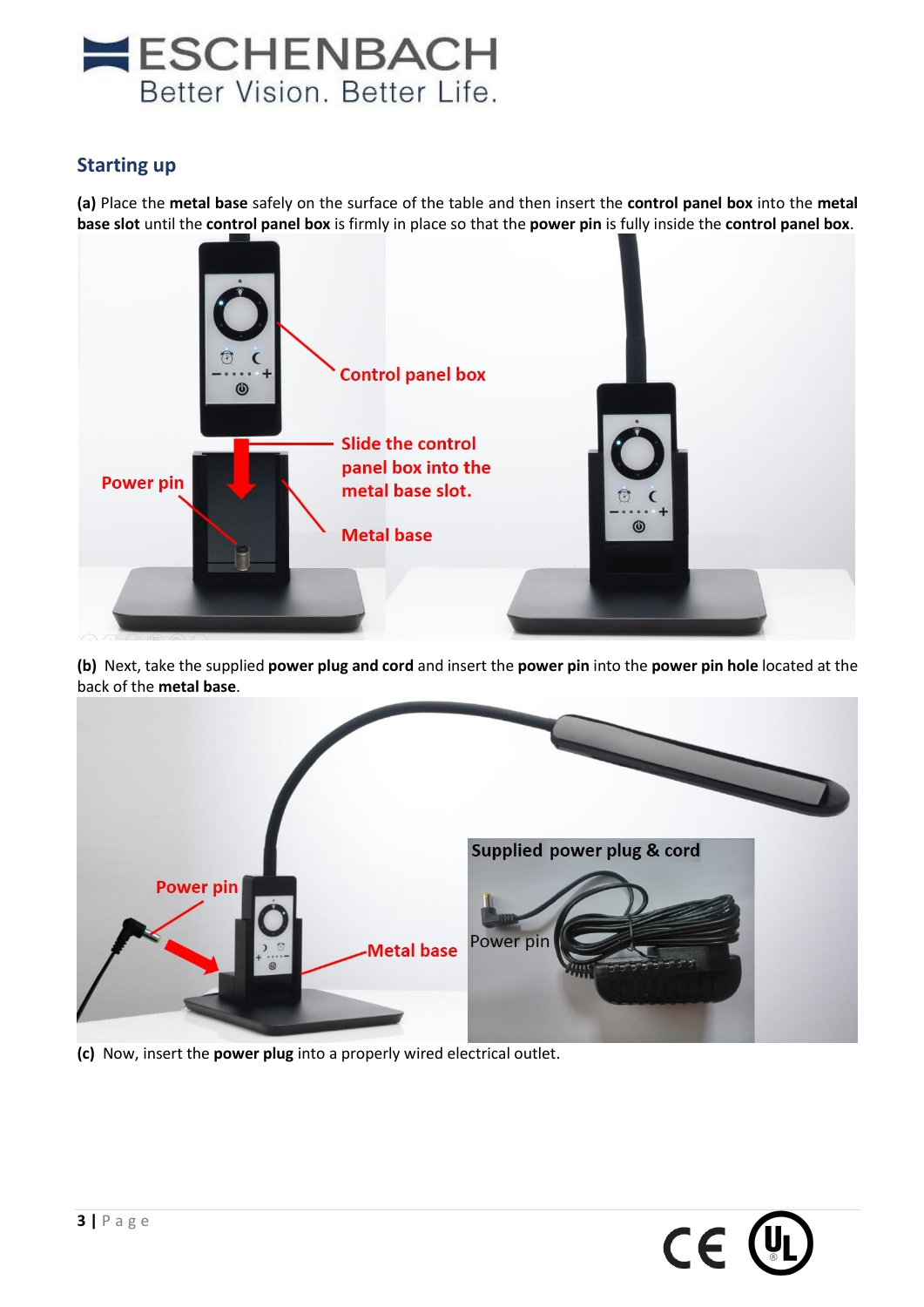## **ESCHENBACH** Better Vision. Better Life.

## **Operating the Control Panel Buttons**

**Touch button** : Switching power ON / OFF

Gently tap the power touch button  $\bigoplus$  to turn the lamp ON or OFF. By default the lamp is switched OFF with the green LED lit. The button will make a beep sound each time it is touched.

**Power button OFF** = green LED ON, **Power button ON** = green LED OFF.

#### **NOTE**

• The lamp will automatically turn off after 10 hours of use for safety and economy reasons. The 10 hour auto off will happen in main or night light mode.

**Touch button**  $\begin{bmatrix} \bullet \end{bmatrix}$ **:** Increases gradually the color temperature of the light from the lamp head.

Gently tap repeatedly the color temperature touch button  $\blacksquare$  to select the required light color in 5 steps. The lamp then cycles through each of the 5 color temperatures in increasing value as indicated by each of the 5 LEDs on the control panel (**C1**, **C2**, **C3**, **C4**, **C5)**. The button will make a beep sound each time it is touched.

| <b>LED</b>      | Color       | <b>Equivalent Sky Color</b>                                                  |
|-----------------|-------------|------------------------------------------------------------------------------|
| <b>Position</b> | Temperature |                                                                              |
| C <sub>1</sub>  | 2700°K      | Warm yellow white light (approximates to sunrise or sunset)                  |
| C <sub>2</sub>  | 4300°K      | Slightly yellow-ish white light (approximates to mid-afternoon sunlight)     |
| C <sub>3</sub>  | 5500°K      | Near theoretical white light (approximates to daylight - summer sun at noon) |
| C <sub>4</sub>  | 6500°K      | Blue-ish cool white light (approximates daylight overcast sky)               |
| C5              | 7200°K      | Blue white light (approximates to shade from partly cloudy sky)              |

#### **NOTES**

- Each LED light (**C1**, **C2**, **C3**, **C4**, **C5**) on the control panel has the same approximate matching color light with the corresponding light color from the lamp head. There is no need to look directly at light source to see the light color.
- The next time the desk lamp is switched ON, the last used color temperature is set again and held in memory.
- **DO NOT LOOK DIRECTLY AT THE LED LIGHT SOURCE AS THIS MAY DAMAGE YOUR EYES**

**Touch button** : Decreases color temperature of the light from the lamp head.

Gently tap repeatedly the color temperature touch button to select the required light color in 5 steps. The lamp then cycles through each of the 5 color temperatures in decreasing value as indicated by each of the 5 LEDs on the control panel (**C5, C4**, **C3**, **C2**, **C1**). The button will make a beep sound each time it is touched.

#### **NOTES**

- Each LED light (**C1**, **C2**, **C3**, **C4**, **C5**) on the control panel has the same approximate matching color light with the corresponding light color from the lamp head. There is no need to look directly at light source to see the light color.
- The next time the desk lamp is switched ON, the last used color temperature is set again and held in memory.
- **DO NOT LOOK DIRECTLY AT THE LED LIGHT SOURCE AS THIS MAY DAMAGE YOUR EYES**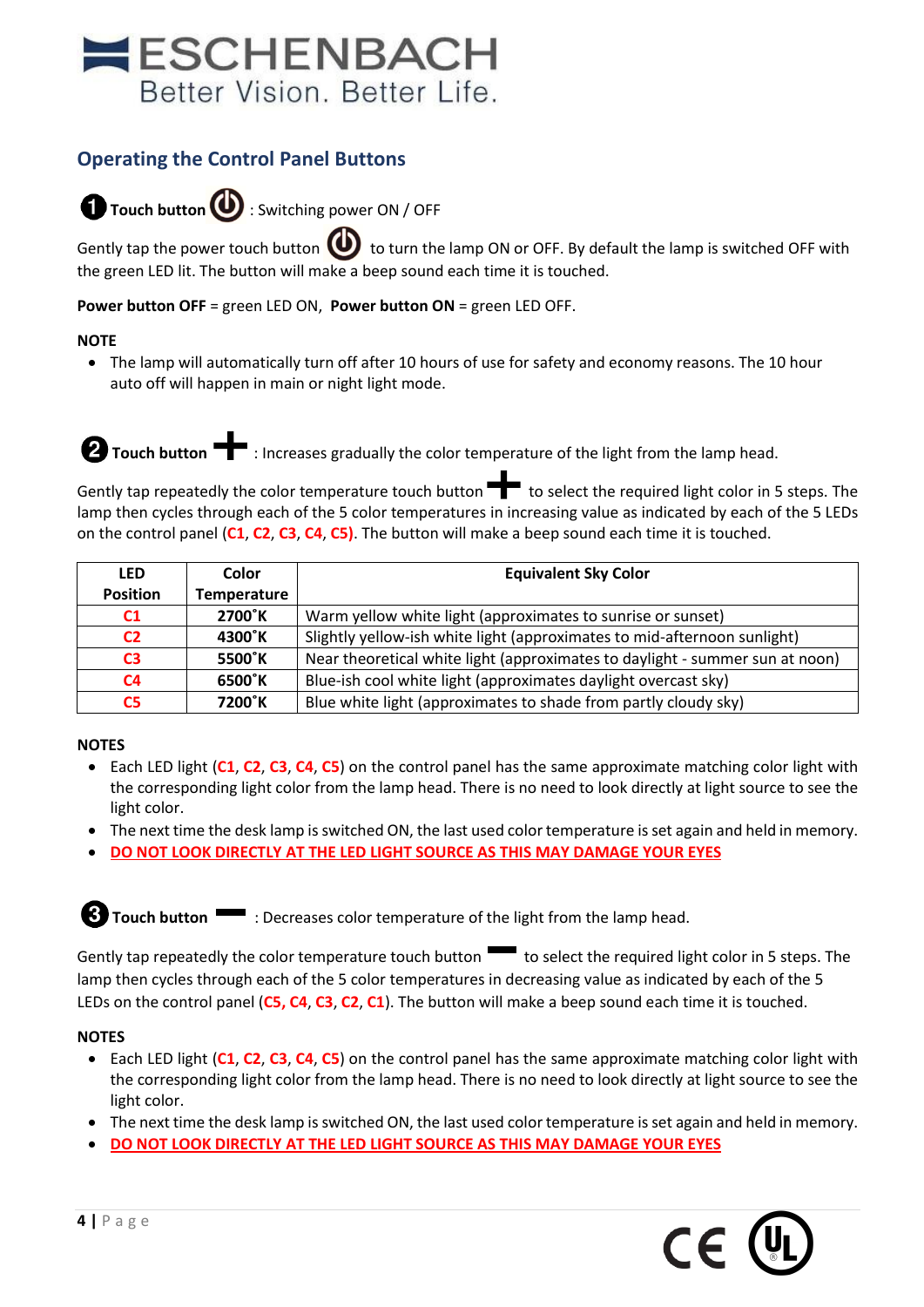# **ESCHENBACH** Better Vision. Better Life.



**Touch button**  $\blacksquare$ : Increases / decreases brightness of the light from the lamp head.

Gently tap repeatedly the brightness touch button  $\bigcup$  to select the required brightness. The brightness increases in 5 steps as indicated by the LEDs on the control panel (**B1**, **B2**, **B3**, **B4**, **B5**). The button will make a beep sound each time it is touched.

| <b>LED Position</b>     |     |     |     |     | --   |
|-------------------------|-----|-----|-----|-----|------|
| <b>Brightness Level</b> | 20% | 40% | 60% | 80% | 100% |

#### **NOTES**

- Each LED light (**B1**, **B2**, **B3**, **B4**, **B5**) on the control panel has the same approximate matching brightness level with the corresponding brightness from the lamp head. There is no need to look directly at light source to see light brightness.
- The next time the desk lamp is switched ON, the last used brightness level is set again and held in memory.
- **DO NOT LOOK DIRECTLY AT THE LED LIGHT SOURCE AS THIS MAY DAMAGE YOUR EYES**

**Touch button** : Timer ON / OFF (blue LED is ON when timer function ON)

Tap the timer touch button  $\bigcup_{k=1}^{\infty}$  to enable the timer mode. The timer is active when the blue control LED is lit, refer to page 2 - control panel diagram- symbol **A1**.

#### **NOTE**

• After one hour, will sound with five beeps. After another hour, one beep and the table lamp switches OFF automatically.

**Touch button** : Night light ON / OFF (blue LED is ON when night light function ON)

Tap the night light touch button  $\bullet$  to enable the night light mode. The night light is active when the blue control LED is lit, refer to page 2 - control panel diagram- symbol **N1**.

#### **USB Port**

At the back of the metal base is a USB port which lights up blue when the lamp is switched on, so it can be easily seen and located. This USB port can charge any mobile device. Simply insert the mobile cable USB plug into the USB port at the back of the metal base.

**NOTE:** For safety, do not excessively overcharge your mobile device.



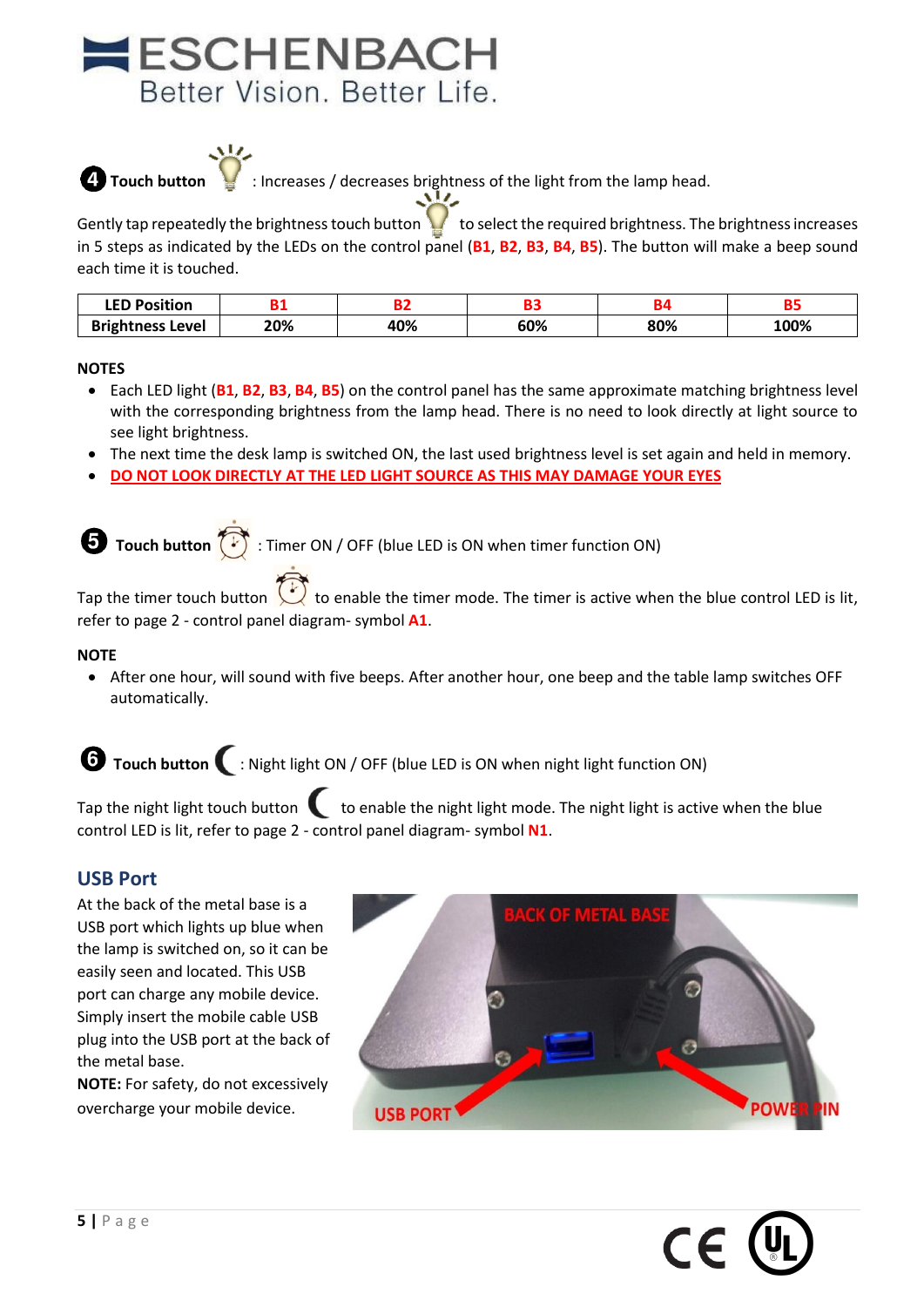# **ESCHENBACH** Better Vision, Better Life.

## **Wireless Remote Control**



The remote control wirelessly communicates with the sensor located on the lamp control panel, refer to page 2 - control panel diagram- symbol **R1**.

#### **NOTES:**

- The remote control requires 2 x AA batteries.
- The remote control has large easy-to-see symbols.
- The remote control needs to be pointed at the control panel of the lamp.
- The remote control has a relatively long range and can be used at a fairly wide angle to the sensor on the control panel.

### **Care Instructions**

Always unplug the desk lamp from the power supply before cleaning! **Do not use soap solutions containing plasticisers, alcoholic solvents or abrasive cleaners!**

### **Safety Instructions**

- Risk of dazzling and eye injury! Do not look directly at the LED light source, particularly for long periods!
- Protect your desk lamp from impact or shock, moisture and excessive heat!
- Never place your desk lamp near a heat source or in direct sunlight.
- Do not use the desk lamp near containers filled with water!
- Risk of tripping! Make sure that the power cord is not posing a danger!
- Do not wrap the power cord around the table lamp!
- Ensure that other people, particularly children, are aware of these risks!